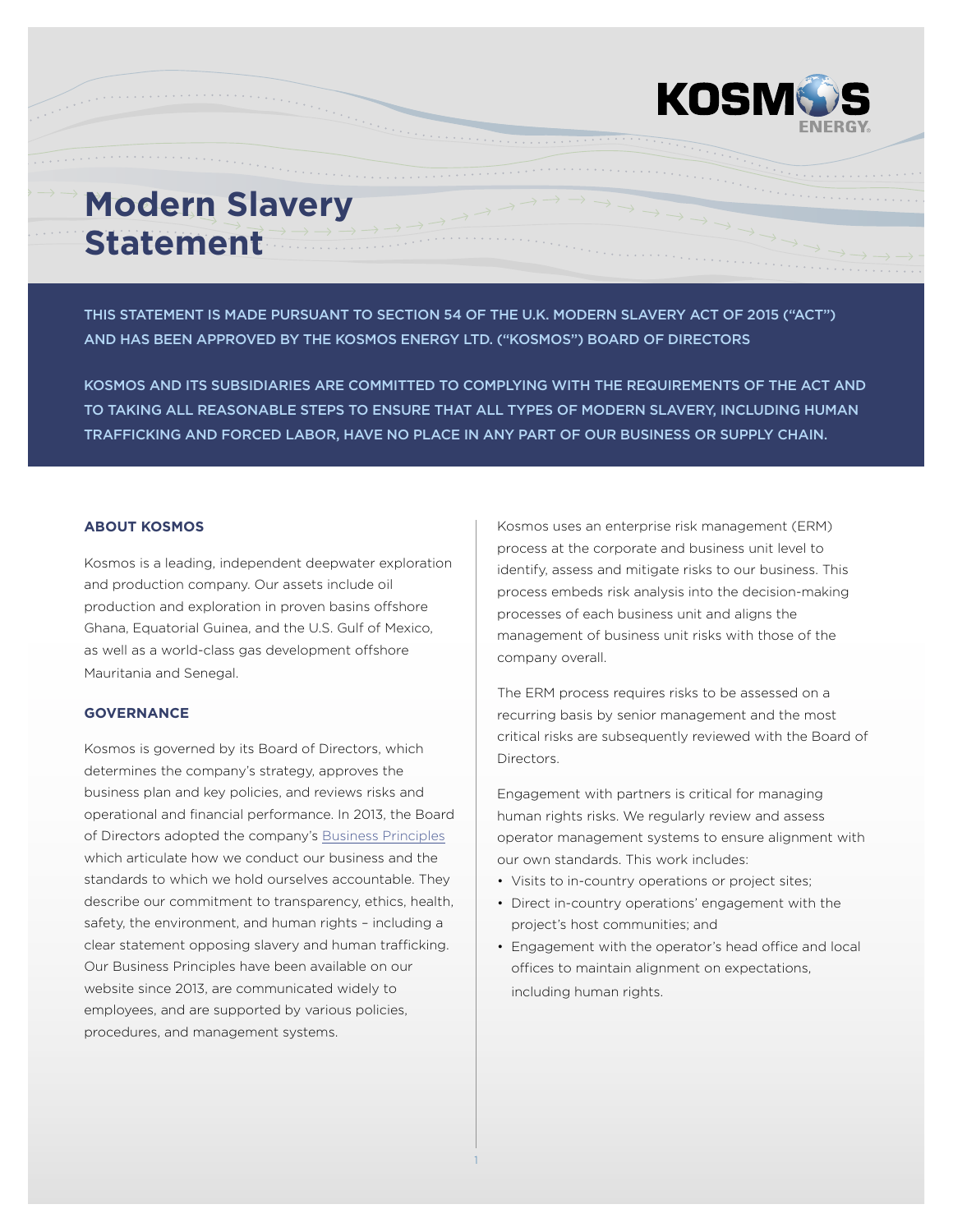### **HUMAN RIGHTS POLICY**

Kosmos is committed to respecting human rights and we expect our employees, contractors, partners, suppliers, and co-ventures to share our commitment. We are signatories to the United Nations' Global Compact, a set of principles covering human rights, labor, environment and anti-corruption. Kosmos is also committed to implementing the U.N. Guiding Principles on Business and Human Rights and adheres to the Universal Declaration of Human Rights and the International Labour Organization (ILO) Declaration on Fundamental Principles and Rights at Work.

Our [Human Rights Policy](http://www.kosmosenergy.com/responsibility/pdf/Kosmos-Human-Rights-Policy.pdf) further details our expectations concerning respect for human rights everywhere we operate and includes a clear statement that we do not tolerate child, slave or bonded labor or the unfair treatment of migrant workers.

To ensure these requirements are implemented in our business, we conduct risk-based in-country employee, contractor and supplier training on labor rights and compliance with our [Human Rights Policy.](http://www.kosmosenergy.com/responsibility/pdf/Kosmos-Human-Rights-Policy.pdf) We have also used third party experts to conduct human rights and labor rights risk assessments of our in-country operations to better understand our risks during different phases of operations.

In keeping with our [Human Rights Policy,](http://www.kosmosenergy.com/responsibility/pdf/Kosmos-Human-Rights-Policy.pdf) Kosmos maintains grievance mechanisms in all countries of operation through which employees, contractors, and other stakeholders may raise concerns related to our operations. Our country-specific grievance mechanisms are based on the framework set out by the United Nations Guiding Principles on Business and Human Rights. We use the framework's eight "tests" to help ensure these mechanisms are effective (accessibility, predictability, legitimacy, transparency, equity, rights compatibility, a source of continuous learning, and a basis on engagement and dialogue).

Kosmos also maintains a Whistleblower Hotline as a vehicle for employees, contractors, third parties and others to report anonymously, without risk of retaliation, potential violations of any Kosmos policy. We provide training and information about our Whistleblower Hotline in the official language of each country where

we have operations, emphasizing the aim, accessibility, and confidentiality of the mechanism. We investigate any potential violations of our policies and determine if the responsible party can implement corrective actions or if we need to terminate the relationship. When appropriate, we will also report violations to local authorities.

# **SUPPLY CHAIN DUE DILIGENCE AND RISK ASSESSMENT**

We are committed to maintaining effective systems and procedures to prevent modern slavery from taking place within our operations and our supply chain. The primary risk of encountering modern slavery in our supply chain stems from our reliance on both international and local suppliers in the countries where we operate. We exercise care in the selection of vendors, suppliers, and contractors, and we convey to them that we expect the same high standards of conduct that we observe in our own company from them and their vendors, suppliers, and contractors.

Our vetting process includes background checks and thorough onboarding to ensure alignment with Kosmos' values and polices. For example, Kosmos' Master Services Agreements expressly require contractors to respect internationally recognized human rights, including a commitment not to employ forced labor, trafficked labor, or exploitative child labor, among other requirements that protect workers from inhumane treatment and discrimination. We investigate any observed or reported violations of our policies and determine if the responsible party can implement corrective actions or if we need to terminate the relationship.

"We are committed to maintaining effective systems and procedures to prevent modern slavery from taking place within our operations and our supply chain."